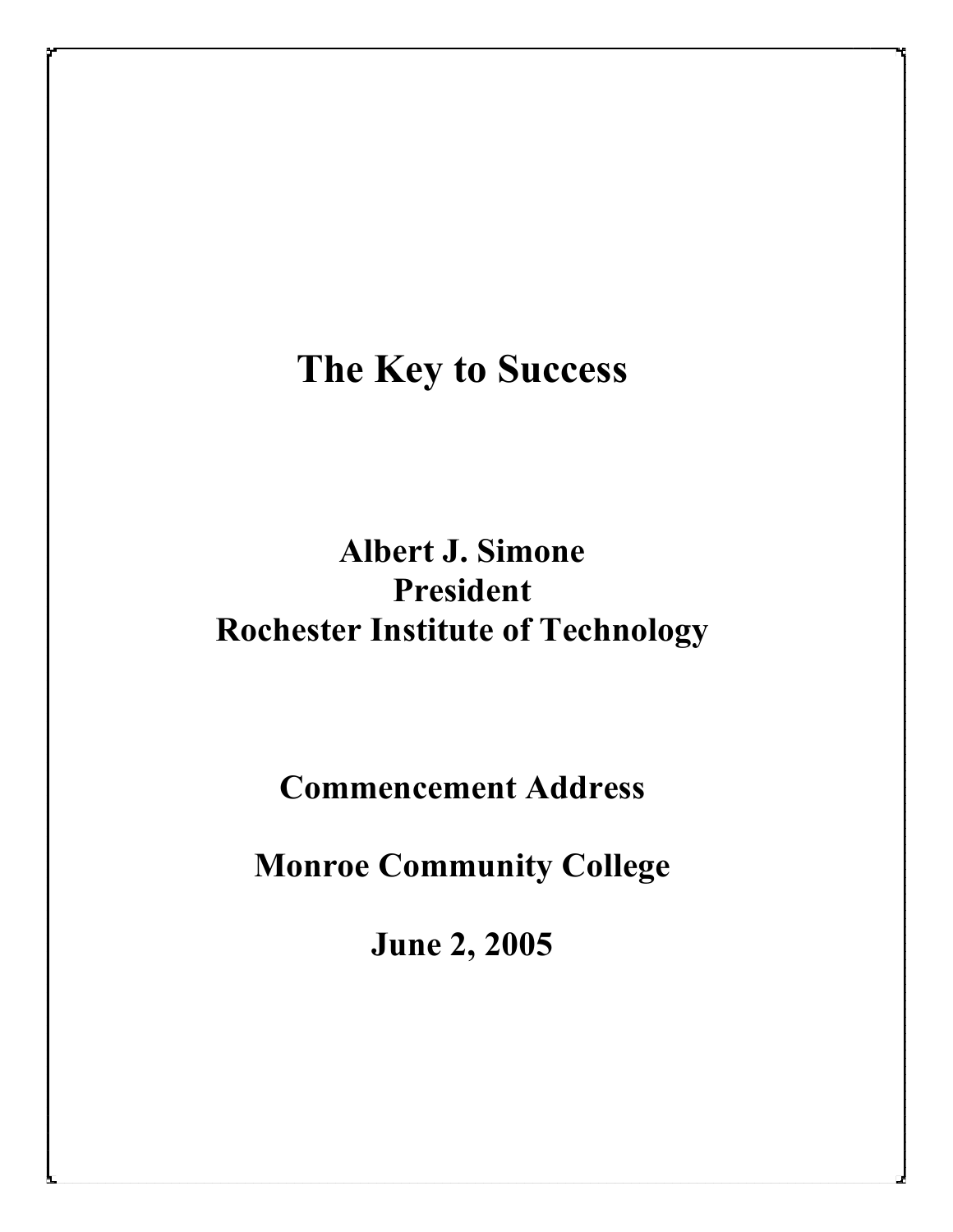I would like to begin by congratulating the students graduating this evening. You have worked hard and come far.

I also would like to congratulate the parents, grandparents, siblings, other family members, and friends of the graduates. You must be very happy – and probably a bit relieved as well.

Finally, I'd like to express appreciation to the MCC trustees, administration, faculty, and staff. You all deserve to be proud.

I am very pleased and privileged to have this opportunity to offer some remarks to this year's graduating class. MCC and RIT are, and have been for a long time, close partners in higher education. Together we are a major presence in the Greater Rochester region. For example, together we enroll almost 40% of the students attending the 17 four-year colleges and the three community colleges in the Greater Rochester region.

Our bilateral relationship is also quantitatively significant. For example, 65% of MCC graduates are in transfer programs. Last year, 130 of these students transferred to RIT with junior class status. Over the course of a typical academic year, between 350 and 400 students with an MCC background transfer to RIT with  $1<sup>st</sup>$ ,  $2<sup>nd</sup>$ , or  $3<sup>rd</sup>$  year status. Since RIT admits 1,100 transfer students each year, MCC partners with RIT for between 32% and 36% of RIT's transfer class. This is significant when you consider that every year either RIT or New York University is the leading receiver of transfer students among the colleges and universities in New York State. The relationship is pervasive in that MCC students enroll in every college at RIT, including the National Technical Institute for the Deaf. Each year RIT awards more than \$3 million in scholarships and financial aid to MCC students over and above what they might receive from TAP, Pell, work study, and other outside sources of funding.

MCC and RIT faculty also work together in seeking outside funding to benefit MCC students on their way to RIT. For example, the National Science Foundation is funding MCC-RIT partnership programs in Optics and Imaging Science Education and in Engineering. We are jointly submitting proposals to the National Science Foundation to support undergraduate research in Chemistry and to support programs for Minority and Women Students in Science and Engineering. The National Institute of Health is funding a program to increase the number of Undergraduate Students in Biomedical fields. MCC and RIT are also partnering with community groups to develop programs in Homeland Security and in Business and Job Creation.

As you can see, MCC and RIT support one another in many ways. As each institution pursues its unique mission, collaboration in overlap areas results in each institution being much stronger academically and more responsive to the needs of its student body than it would otherwise be.

With the previous discussion as background, my primary goal this evening is to leave you with a message that you will remember, and one which will help you find your way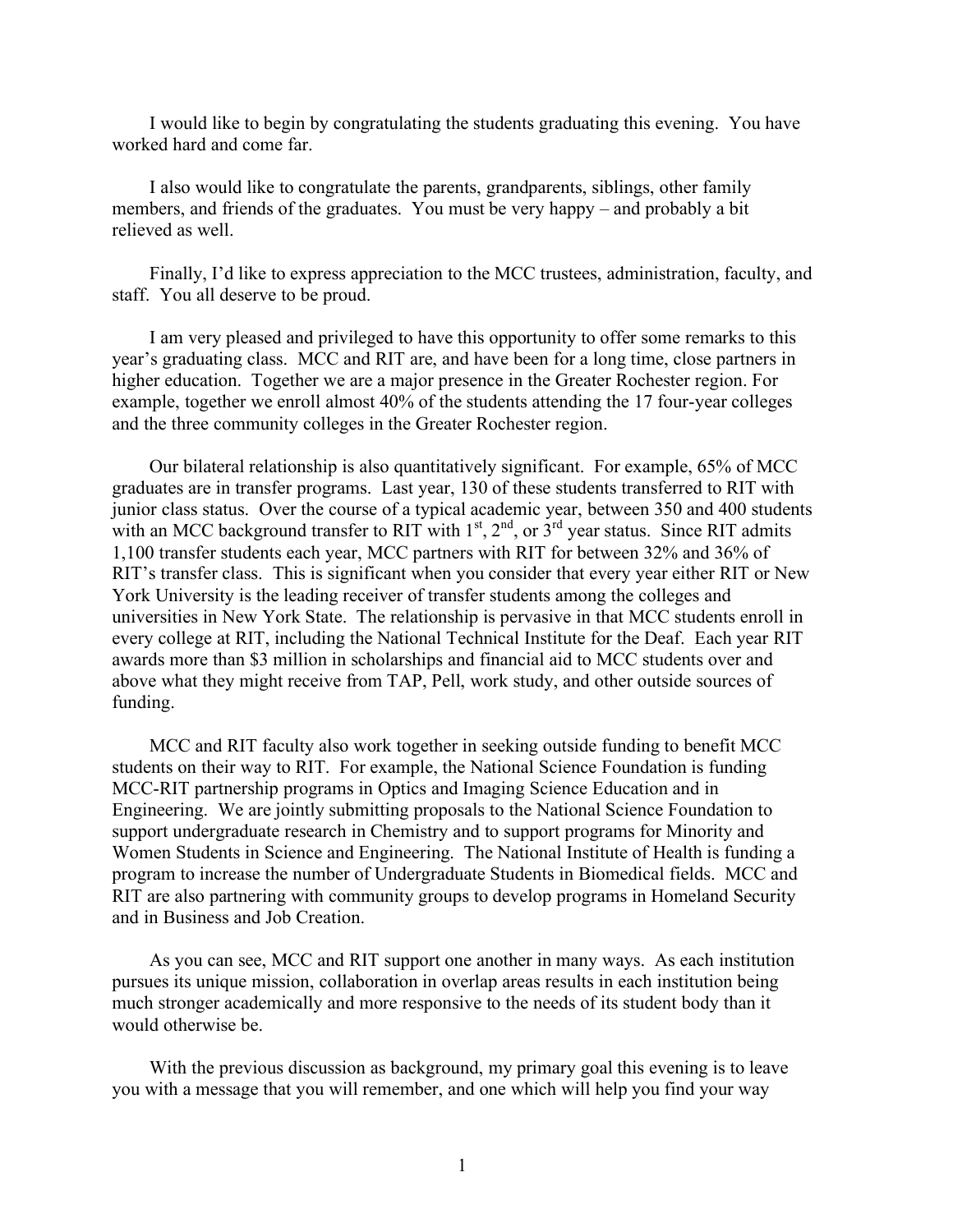through life's challenging journey. This goal is particularly relevant since, as noted above, so many of you will find RIT to be a pivotal way station on that journey.

Accordingly, I want to talk with you about career success. More importantly, I want to talk to you about success over a full life. Specifically, I want to talk about the "Key to Success".

But what can I say?

You are here today because you are smart. You are here today because you work hard. You are here today because you are focused and motivated. And you are here today because you receive support and counsel from family, friends, and your professors.

What can I say?

I'd like to approach the challenge by asking you to think about some of the key items that have appeared in the newspapers and on television over the past year. You will recall a constant parade of stories describing violations of individual and institutional integrity. The violations are found in business organizations, not-for-profit organizations, philanthropic organizations, and churches. Examples are found among doctors, lawyers, politicians, business people, academicians, and priests. They include men, women – and even children – of all ages.

If you think back about the backgrounds of each of the individuals involved, you will recall that, virtually in every instance, each of the individuals was smart, talented, experienced, and often well-credentialed professionally. You will recall that each of the individuals worked tirelessly to achieve his or her level of leadership and influence. You will recall that, along the way, each individual had tremendous support from family, friends, and supporting organizations.

Yet, when these individuals came to their ethical "fork in the road", they took the wrong branch. I am sure there are many more individuals who took the proper branch – unfortunately, we do not hear very much about these individuals. The individuals who took the wrong branch are newsworthy and this is what the media tend to highlight. The damage that these individuals inflict upon the organizations they represent, and upon the many individuals who are constituents of the organization, is enormous.

You probably already have come to this fork in the road. You probably have come to it several times. I assume – I certainly hope – that you have always taken the proper branch. During the course of your lives and careers, you will come to this fork in the road numerous times. I believe that most of you will take the proper branch each time. If you hesitate for a moment somewhere along the road, please consider the fact that people before you who were just as smart, hardworking, and supported are now suffering embarrassment, loss of job and status, fines, and even imprisonment.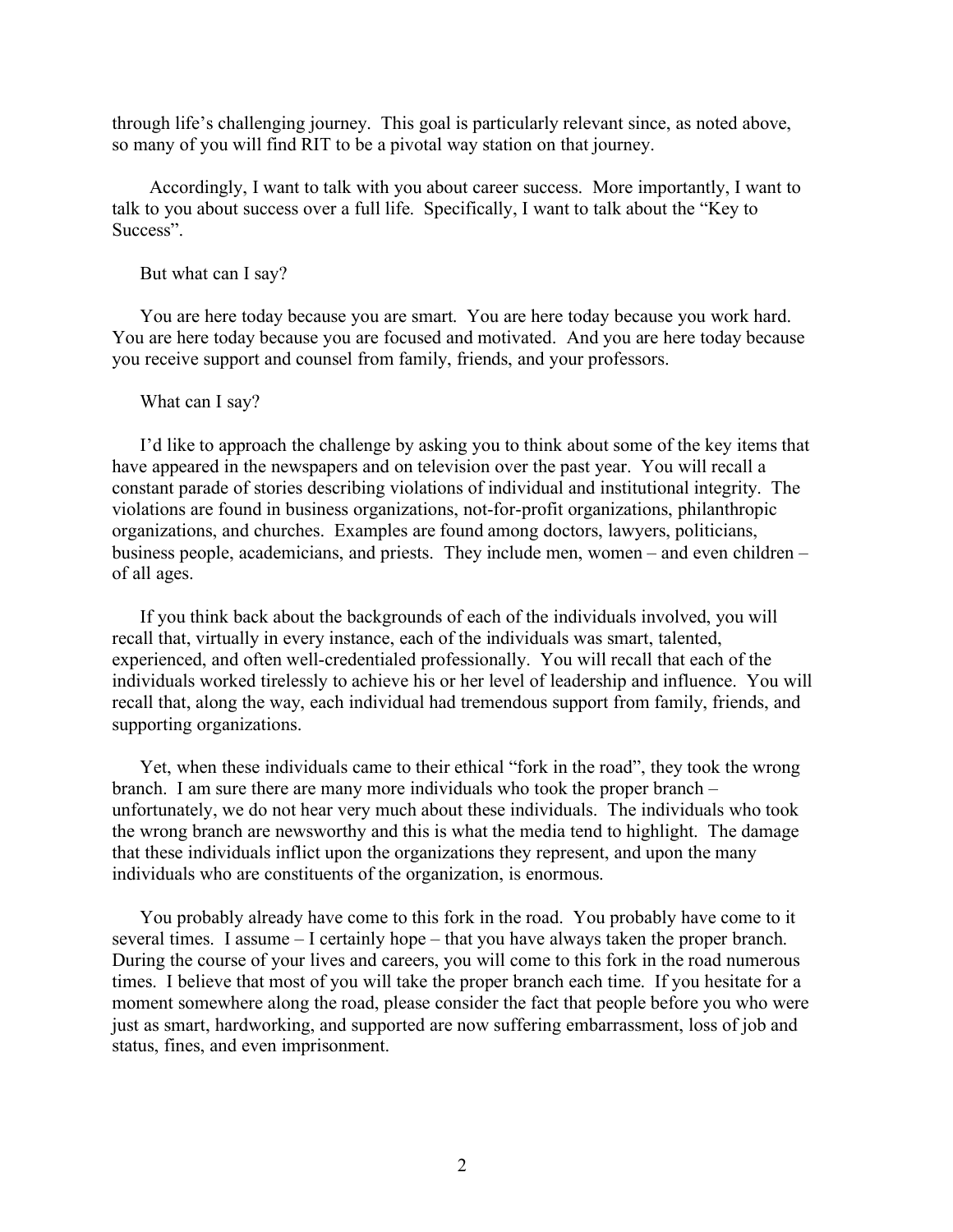I want you to avoid these consequences. Even more importantly, you will want to do the "right thing" because that is what good people – that is, ethical people with integrity – do. There are many more people who do good things than people who do bad things. But, again, the harm done by the few has significant impact on the many.

I know that you will be ethical over your lifetime. That is because I know that you are going forward as leaders in your career and lifelong activities. What are the attributes of leaders?

Successful leaders work hard – just like you. They are smart, talented, and knowledgeable – just like you. They know how to work in teams and groups – this means they are good followers as well as leaders – just like you. They possess strong and effective communication skills – I hope just like you. They are loyal to their institution's mission and to their colleagues – just like you.

However, there is one other attribute that a successful leader must possess. It is the most important of all the attributes. It is ethical behavior.

What is ethical behavior? Most of you will say "that's easy" – it means you speak with candor, that you are honest and fair in your actions. You do not lie, steal, or cheat.

You are correct. However, ethical behavior is much more. It also means you treat people the way you would like to be treated – with respect, civility, and compassion.

Ethical behavior requires that you learn how to listen – which is a form of respect. That you listen – so you can find workable compromises. That you listen – so you can gain knowledge.

Ethical behavior requires that you do not quickly rise to anger – which is a form of civility. That while you "mean what you say and say what you mean", you are also sensitive to the beliefs and viewpoints of others. It means that you follow through on your commitments.

An ethical person's reward in life is not primarily dollars, power, or public recognition. Rather, it is the satisfaction of knowing you helped others along the way.

While behaving in an ethical way may not always be easy, knowing what is ethical may even be harder. And you have to know before you can act.

For example, what are the ethics of stem cell research? Of abortion? Of the Freedom to Information Act? Of the Patriot Act? Of the war in Iraq? Of nuclear proliferation? Of utilization of the environment? Of children in poverty? Of capital punishment? Of gun control? Of discrimination and harassment? Of outsourcing? Of news media reporting? Of advertising aimed at children? Of corporate self-dealing/stock manipulation/executive compensation? Of political lobbying? Of care for the elderly? Of K-12 education? Of labor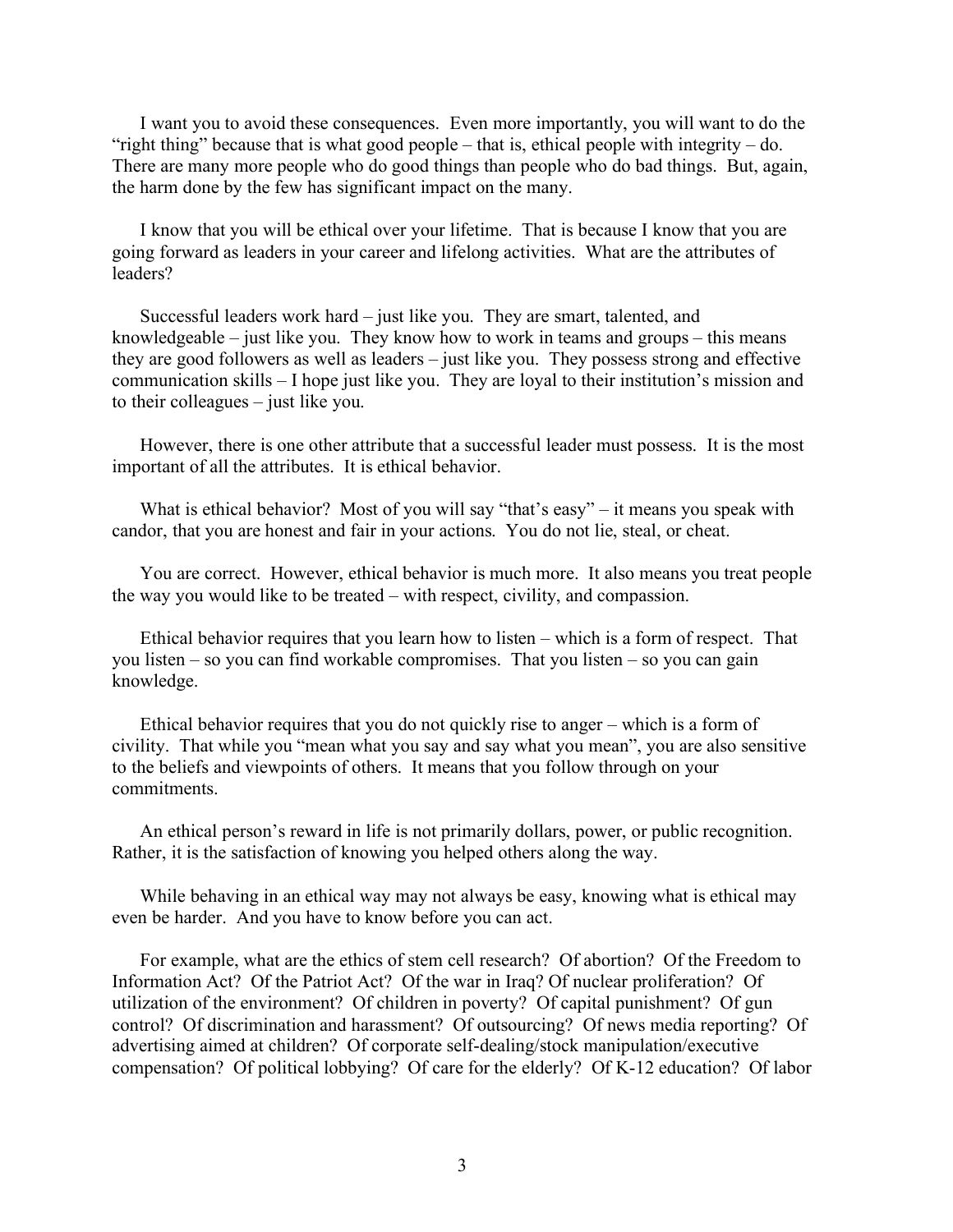practices overseas? Of starvation and genocide in Africa? Of "don't ask don't tell" in the military? And the list goes on endlessly.

Reasonable people can disagree on each of these issues. One person's ethics may be in total opposition to another person's ethics. Can they disagree and take different actions, and still – each of them – be ethical? This is a tough, philosophical as well as practical, question. I think the answer is "yes", as long as they exhibit the attributes of ethical behavior I discussed earlier.

What does all this mean to you graduates on this special day? It means that the career and life that are in your future are challenging, complex, and exciting. It means you will come to many forks in the road ahead. These forks will present very difficult choices. The wise philosopher Yogi Berra said that "when you come to a fork in the road, take it." If only it were so simple.

As difficult as these decisions will be for you, I have every confidence that you will take the correct branch, that is, the branch that coincides with your sense of ethics. Your family, MCC faculty and staff, and your own introspection have prepared you well for the bumpy and forked – but exciting and rewarding – road ahead.

For many of you graduating tonight, that road will begin right here in the Greater Rochester area. Eighty-nine percent of you graduates who came to MCC to prepare for a career will go to work in this area. At RIT, 31% of the graduates will begin their careers in the Greater Rochester area.

I wish more of the RIT graduates would follow the MCC model in this regard. I have lived my life in Boston, Cincinnati, Honolulu, and Rochester. The Rochester area is my first choice as a place to live, work, and raise a family.

Rochester is an area rich in U. S. history and in American tradition and culture. For more than a century, it has been a model of how the free enterprise system should work. It is a world center for intellectual property and technology development, as well as for the arts. It is framed by the Adirondacks, the Finger Lakes, and the Great lakes. It has four wonderful seasons. It is affordable and a great place to raise a family. It is a hub for higher education.

Those of you (the 89%) who will be living and working in the Rochester area could not have selected a more choice location. For those of you transferring to a four-year college or university – and 71% of you will be attending a college or university in this area – remember the advantages of living in the Rochester area when you graduate again in a few years. For those of you leaving the area, come back soon.

Graduates, our future is in your hands. We want as many of you as possible to stay in this area to apply what you have learned at MCC, in this way improving the quality of life of everyone who lives here.